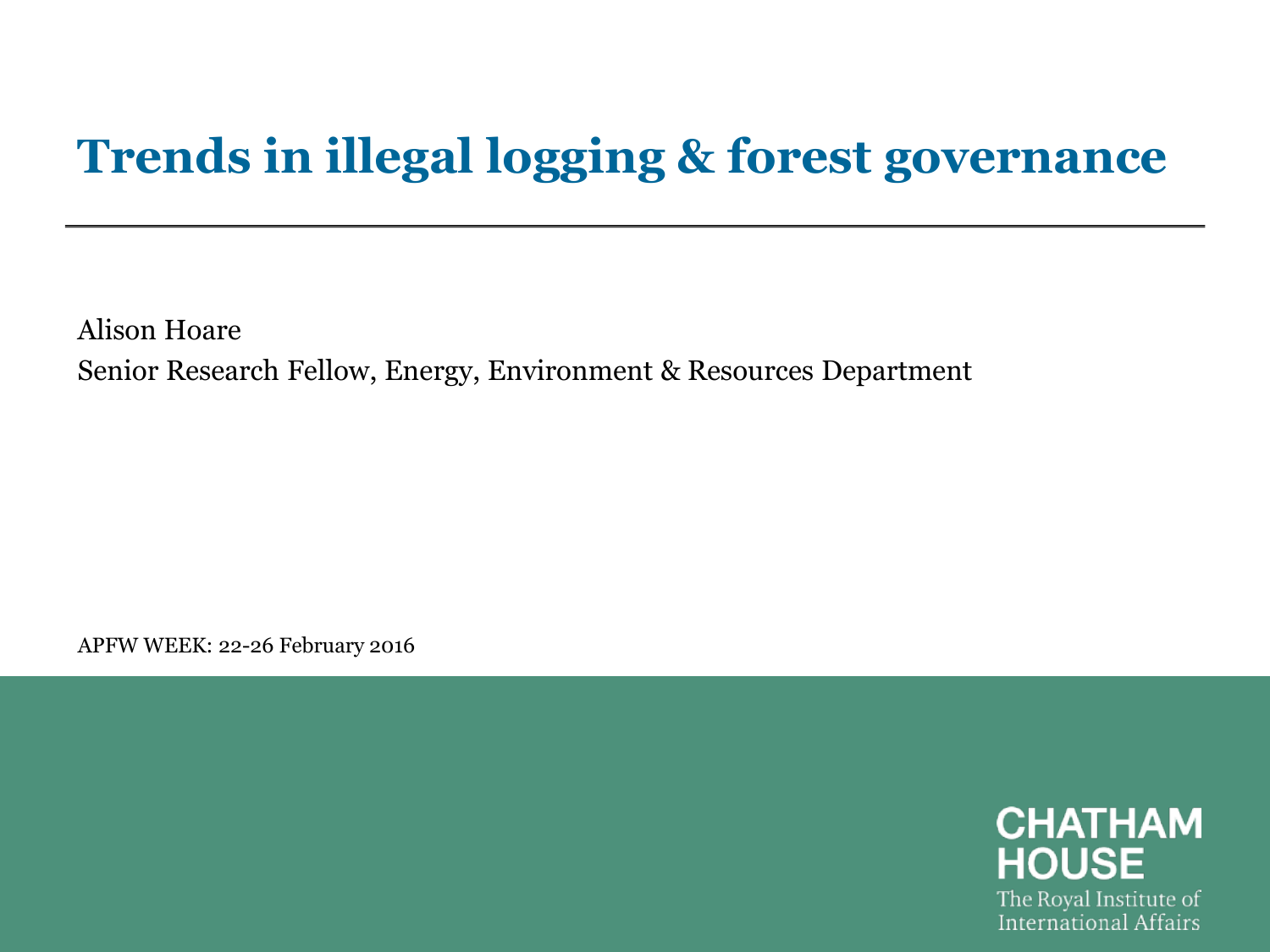

Producer countries: Brazil, Cameroon, DRC, Ghana, **Indonesia, Laos, Malaysia, PNG,** Rep. of Congo Processing countries: **China, Thailand, Vietnam** Consumer countries: France, **India, Japan,** Netherlands, **South Korea,** UK, USA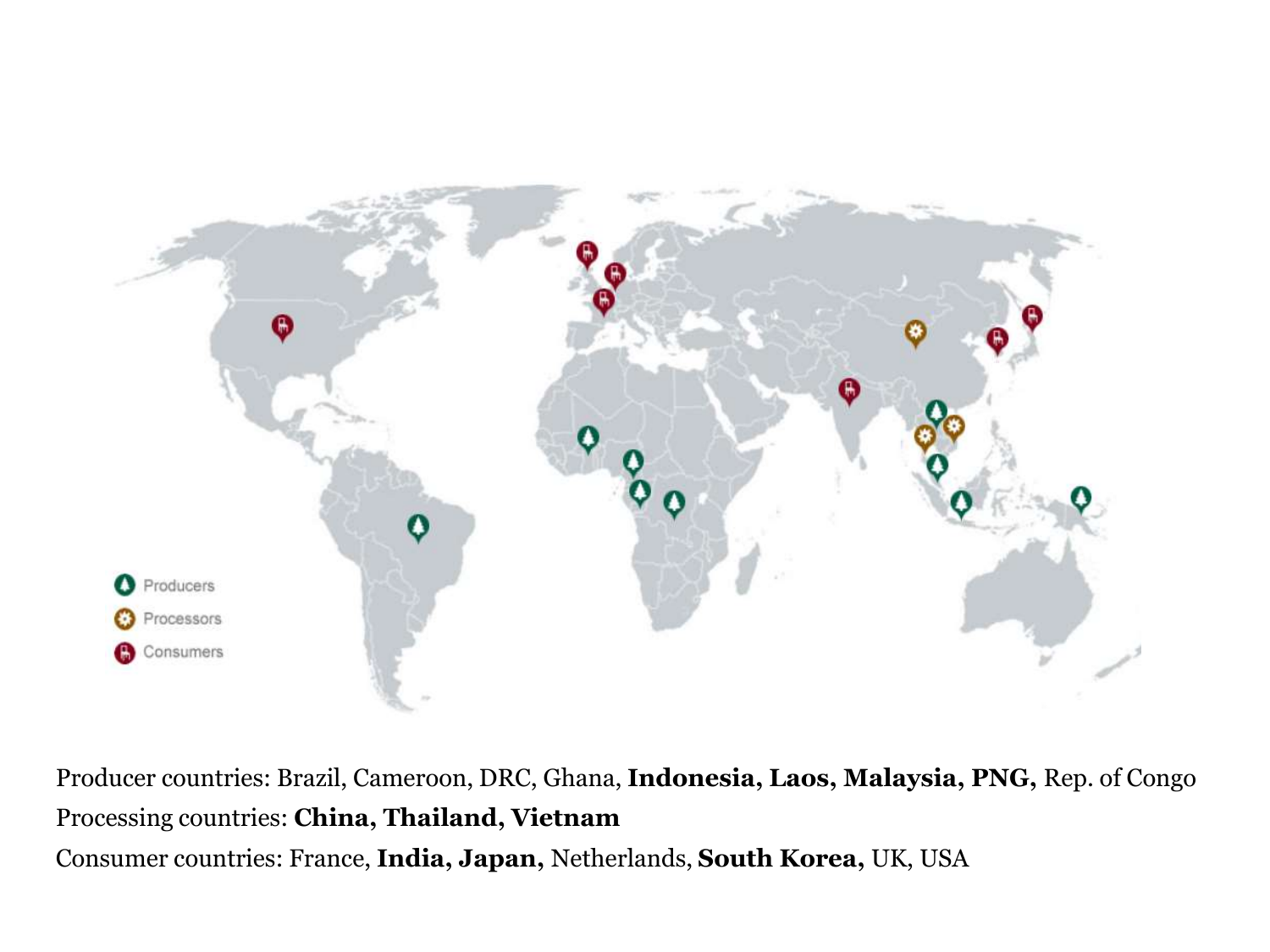# **Governance is improving, but…**

**Government**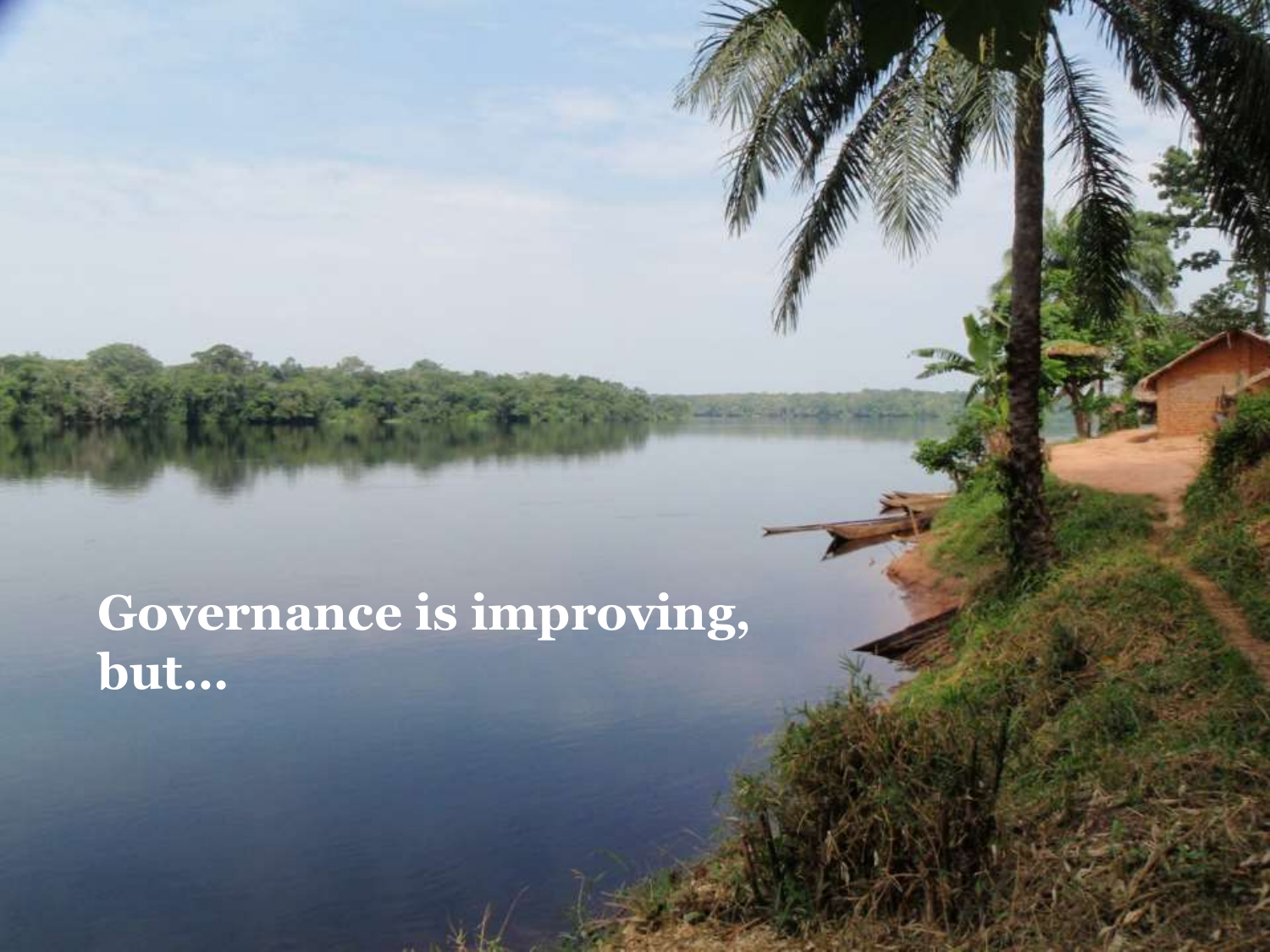### **Summary policy scores – 'producer' countries**

|                  | HIGH-LEVEL POLICY | FRAMEWORK<br>LEGISLATIVE | TENURE AND USE<br>RIGHTS | CHECKS AND<br><b>BALANCES</b> | INTERNAT'L TRADE<br>COOPERATION | ALLOCATION<br>RESOURCE | <b>SUPPLY AND</b><br><b>DEMAND</b> | INFORMATION AND<br>MANAGEMENT | MANAGEMENT<br>FINANCIAL | TRANSPARENCY | TIMBER CHAIN OF<br>CUSTODY | LAW ENFORCEMENT |
|------------------|-------------------|--------------------------|--------------------------|-------------------------------|---------------------------------|------------------------|------------------------------------|-------------------------------|-------------------------|--------------|----------------------------|-----------------|
| <b>INDONESIA</b> |                   |                          |                          |                               |                                 |                        |                                    |                               |                         |              |                            |                 |
| 2008             |                   |                          |                          |                               |                                 |                        |                                    |                               |                         |              |                            |                 |
| 2013             |                   |                          |                          |                               |                                 |                        |                                    |                               |                         |              |                            |                 |
| <b>MALAYSIA</b>  |                   |                          |                          |                               |                                 |                        |                                    |                               |                         |              |                            |                 |
| 2008             |                   |                          |                          |                               |                                 |                        |                                    |                               |                         |              |                            |                 |
| 2013             |                   |                          |                          |                               |                                 |                        |                                    |                               |                         |              |                            |                 |
| <b>LAOS</b>      |                   |                          |                          |                               |                                 |                        |                                    |                               |                         |              |                            |                 |
| 2013             |                   |                          |                          |                               |                                 |                        |                                    |                               |                         |              |                            |                 |
| <b>PNG</b>       |                   |                          |                          |                               |                                 |                        |                                    |                               |                         |              |                            |                 |
| 2013             |                   |                          |                          |                               |                                 |                        |                                    |                               |                         |              |                            |                 |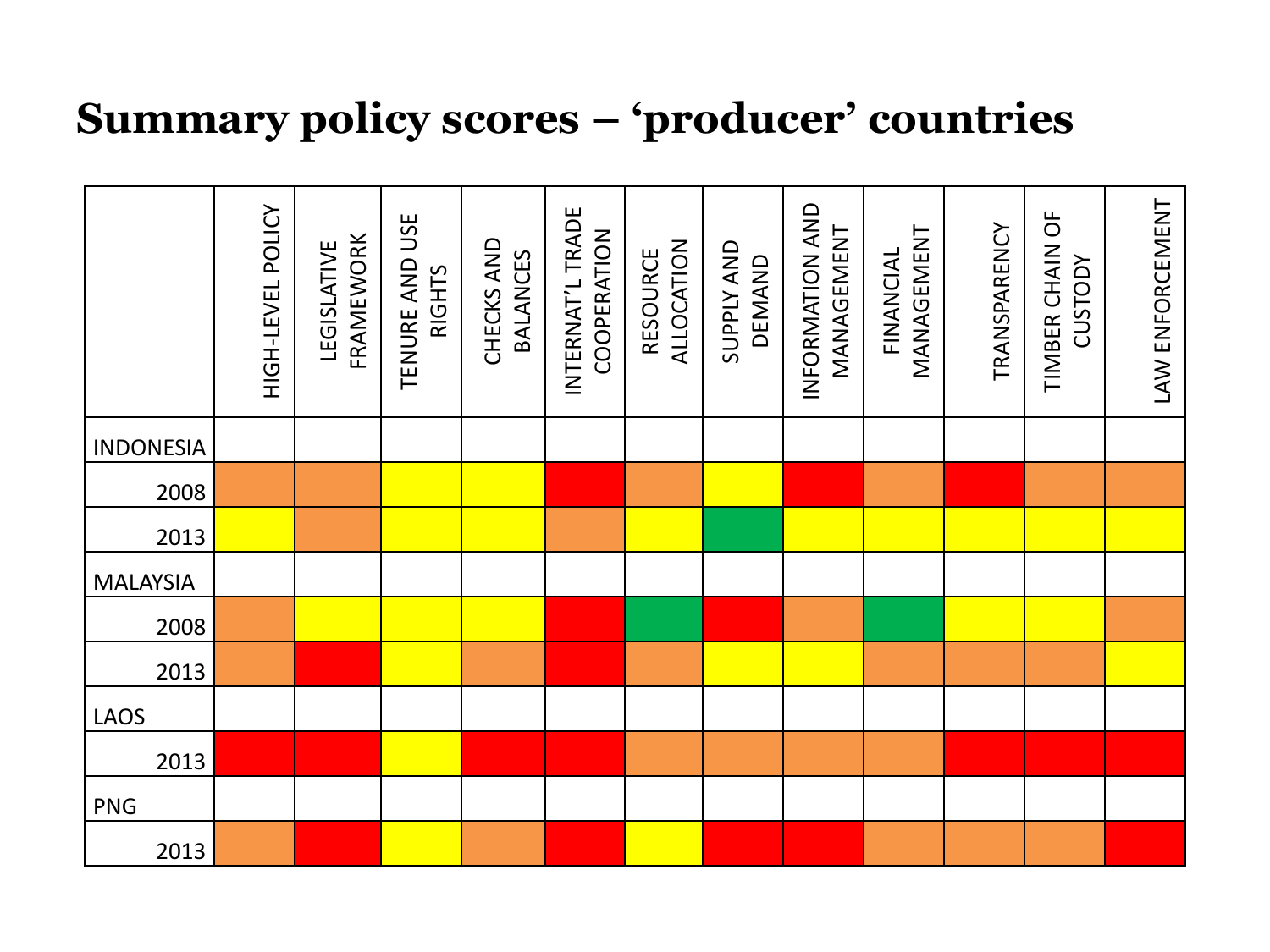# **There is less illegal logging in many countries, but…**

Photo: Forests Monitor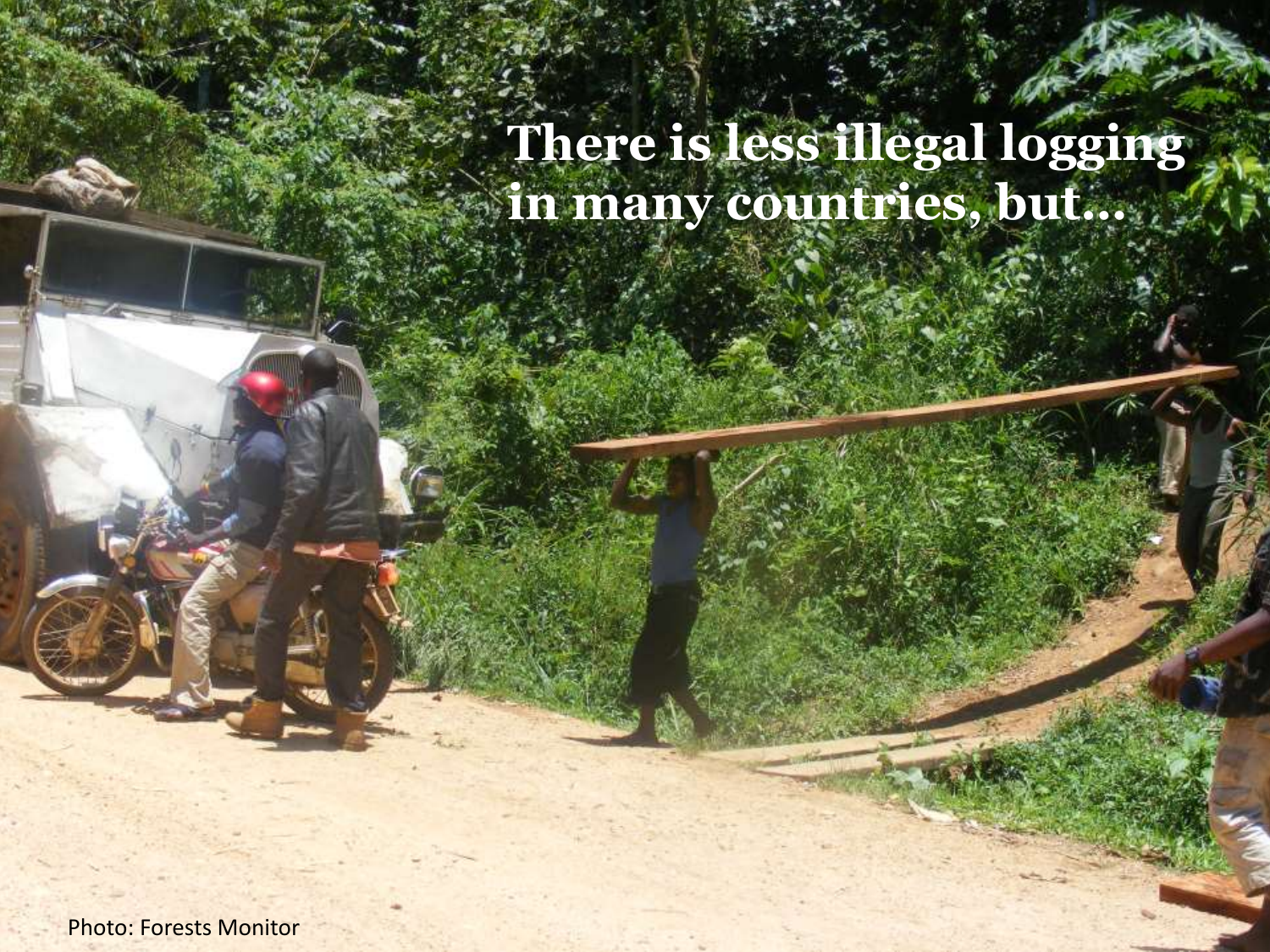### **Proportion of timber production from artisanal & small-scale producers**

- Indonesia: tens of thousands of small-scale sawmills
- PNG: ~10% timber production by chainsaw millers
- Laos: 90% of teak plantation area = smallholders
- Chainsaw milling in Africa:
	- Cameroon 50%; DRC 90%; Ghana 70%;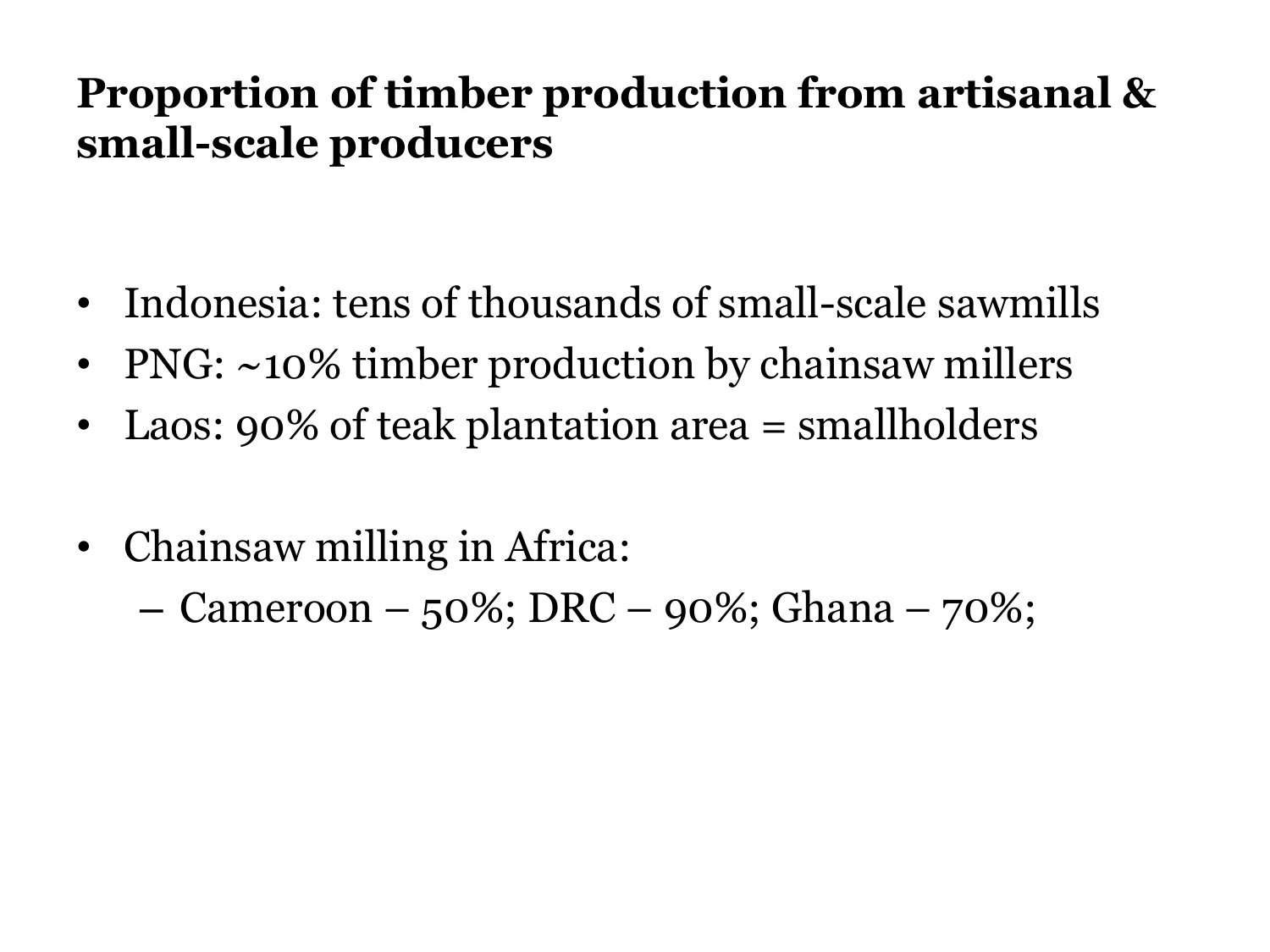## **Conversion timber**

- Indonesia: 75% timber production from conversion (2000-12)
- Laos: 60% timber production from infrastructure projects (2008)
- Malaysia, Sarawak: >60% timber production from conversion (2010)
- PNG: 30% log exports from agricultural conversion (2012)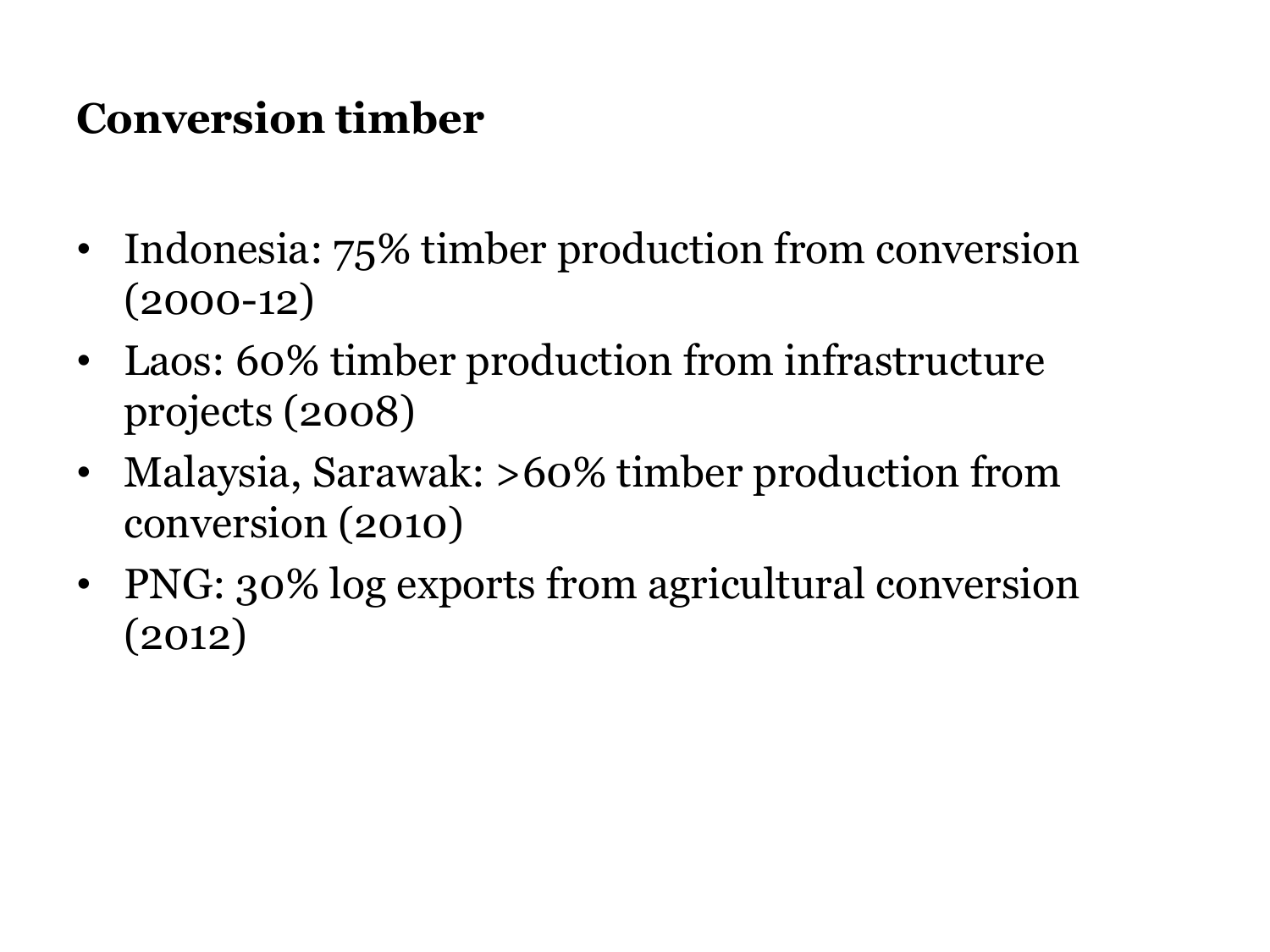**The proportion of illegal timber imported into consumer & processing countries is declining, but…**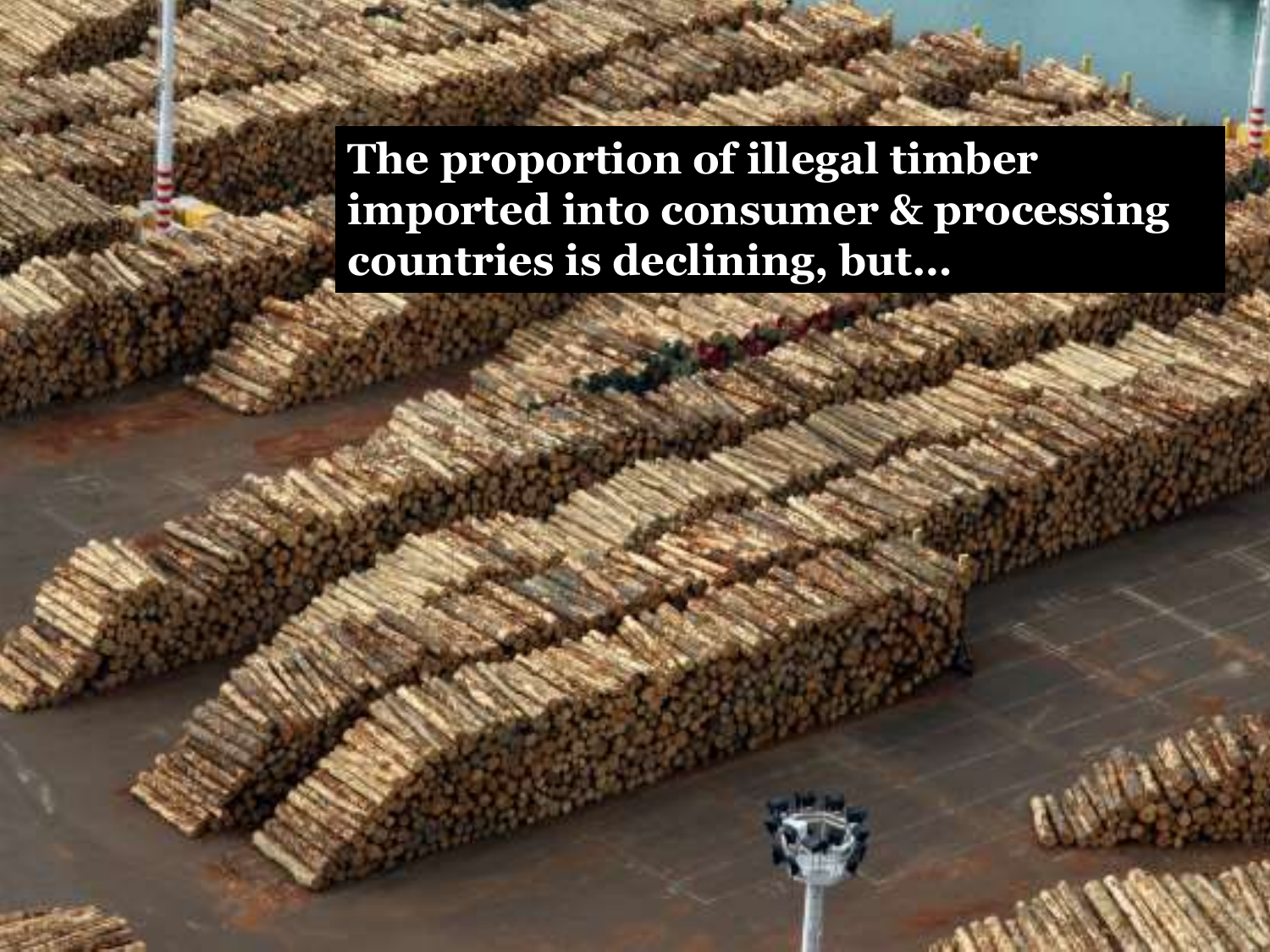#### **Estimated percentage of imports of wood-based products at high-risk of illegality**

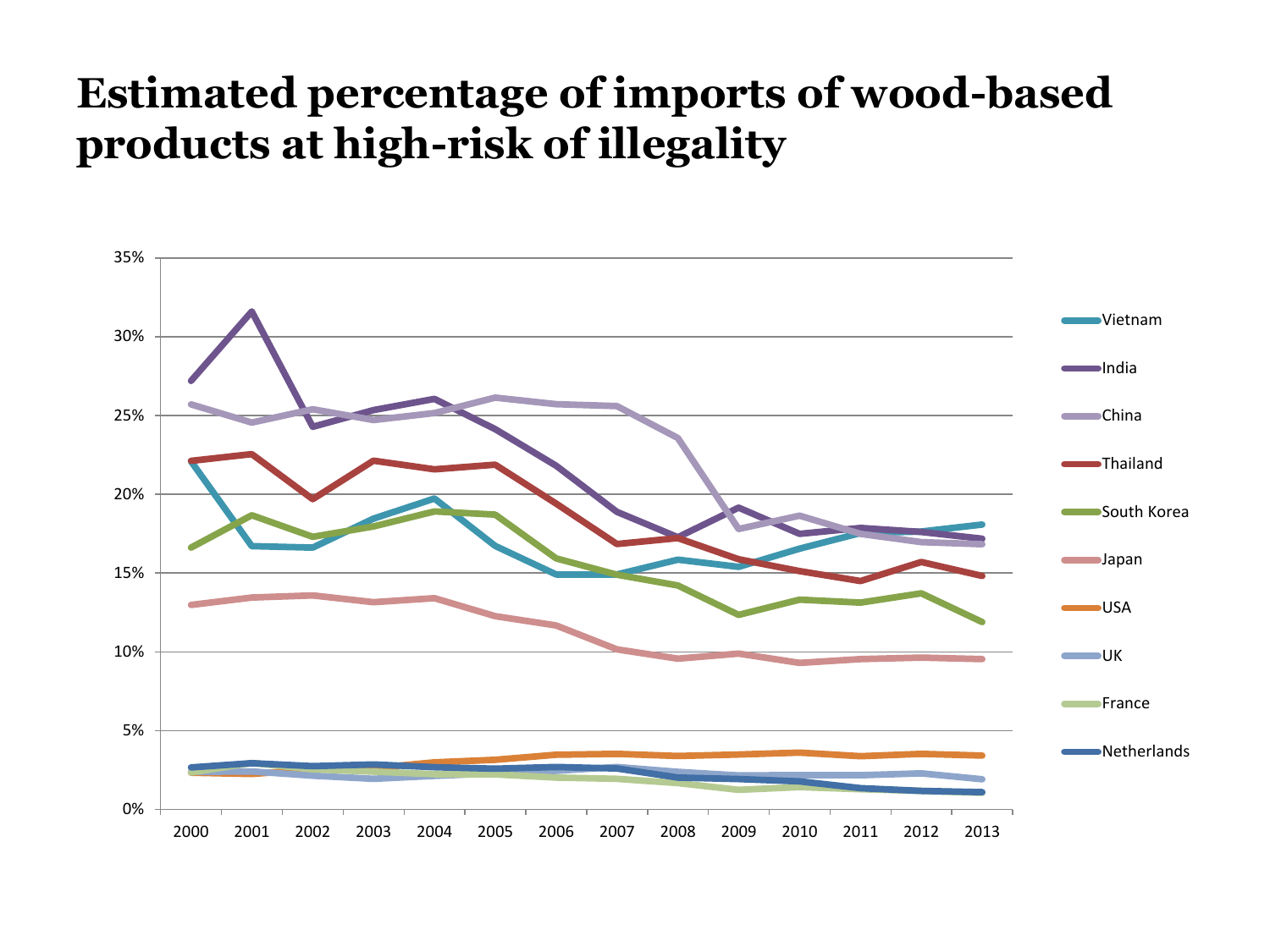#### **Estimated volume (RWE, million m<sup>3</sup>) of imports of wood-based products at high-risk of illegality**

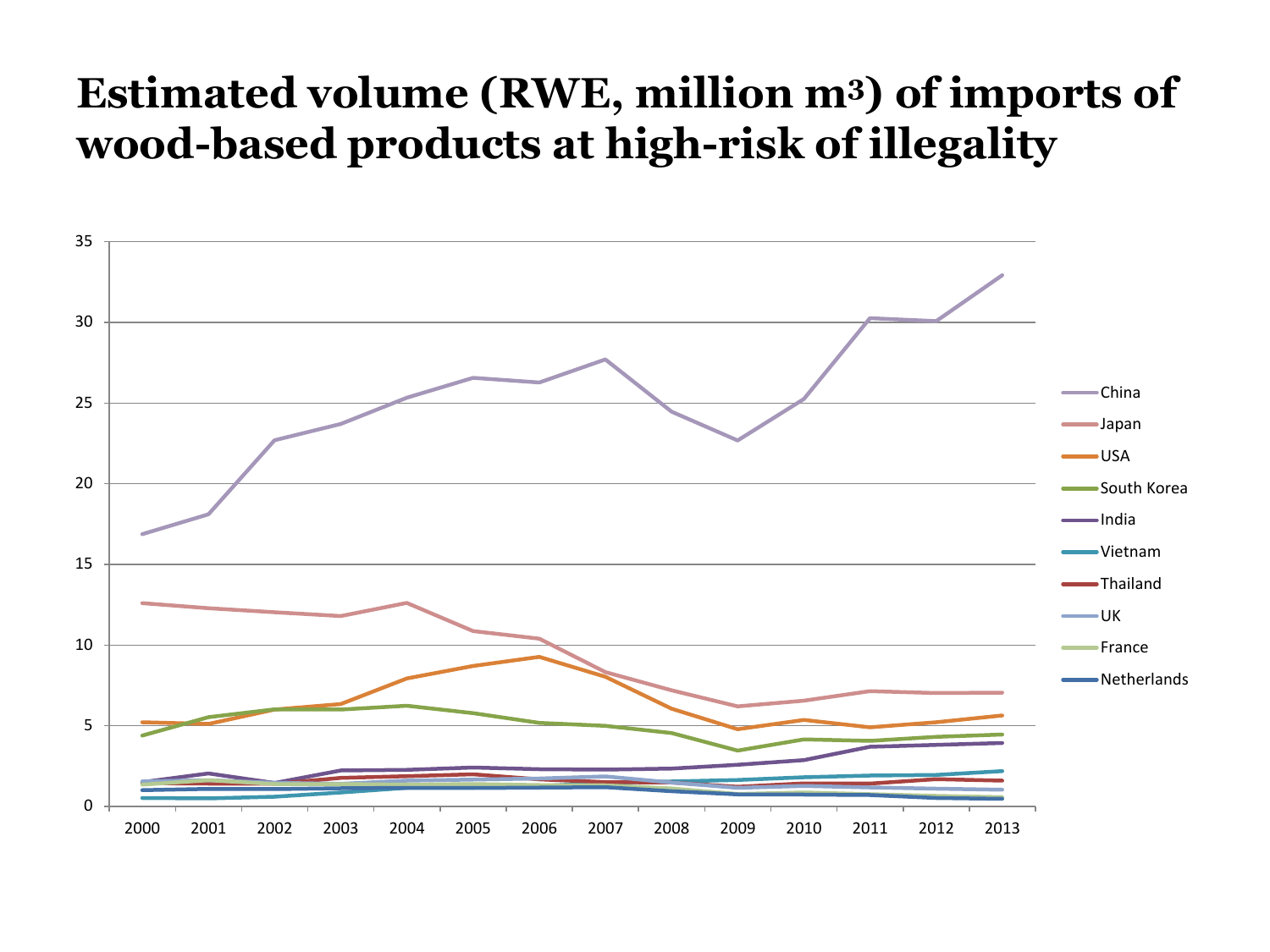#### **Estimated percentage of imports at high risk of illegality for all 10 consumer & processing countries**

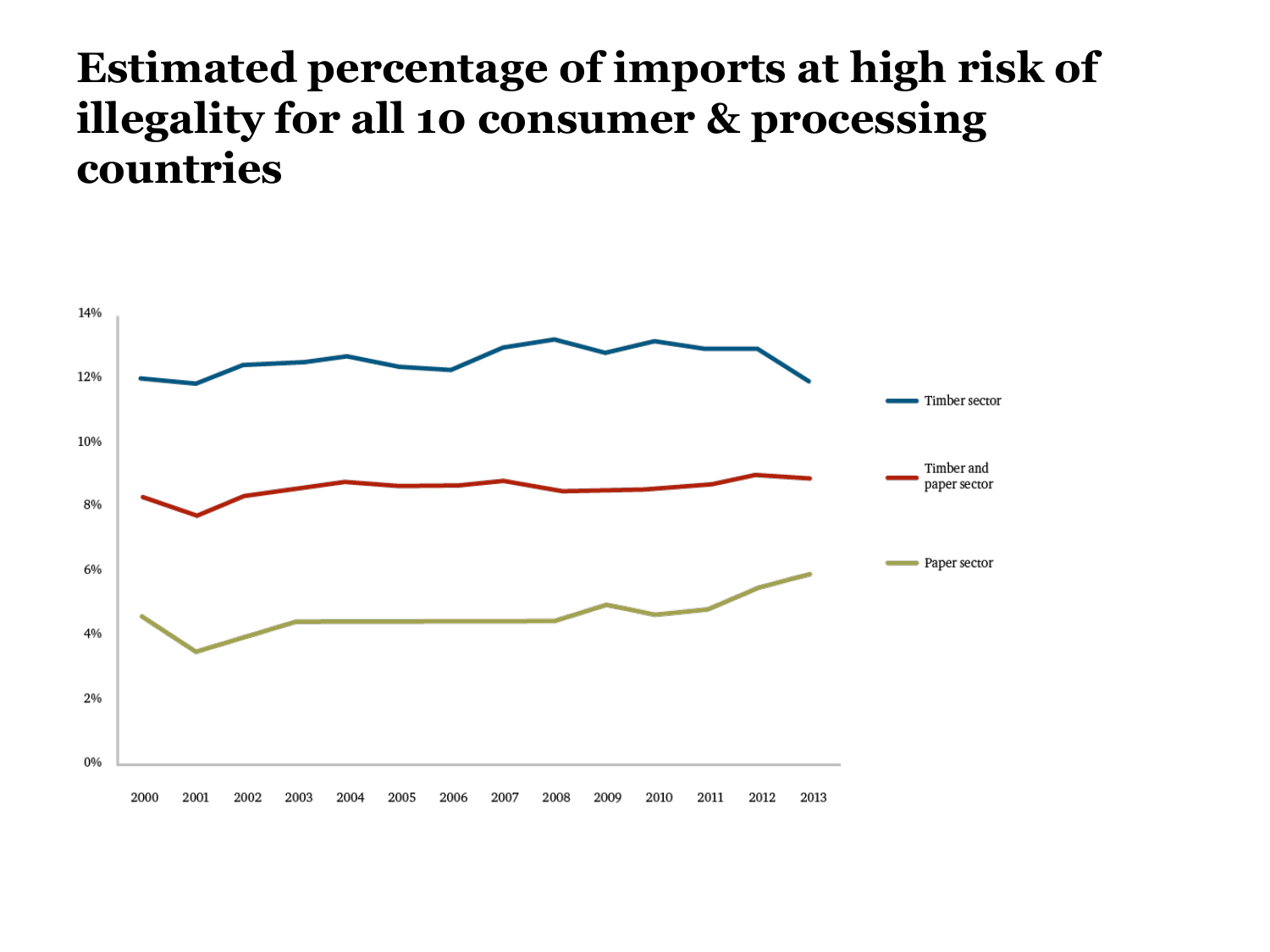# **So are we making progress?**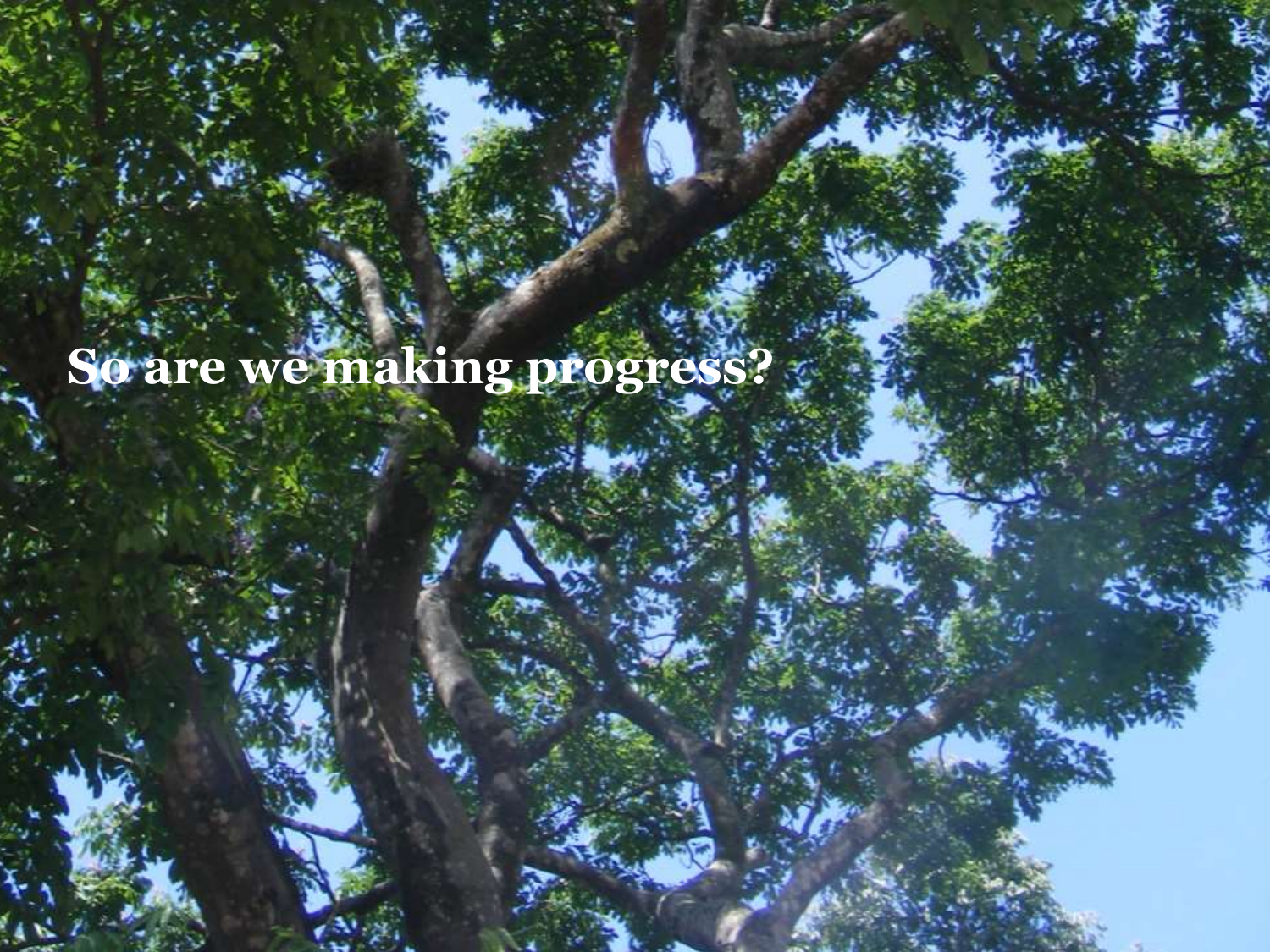#### **How to make this a reality?**

Strengthen linkages with other policy agendas:

- Climate change strengthening linkages between FLEGT & INDCs
- SDGs developing national-level indicators for the small-scale sector